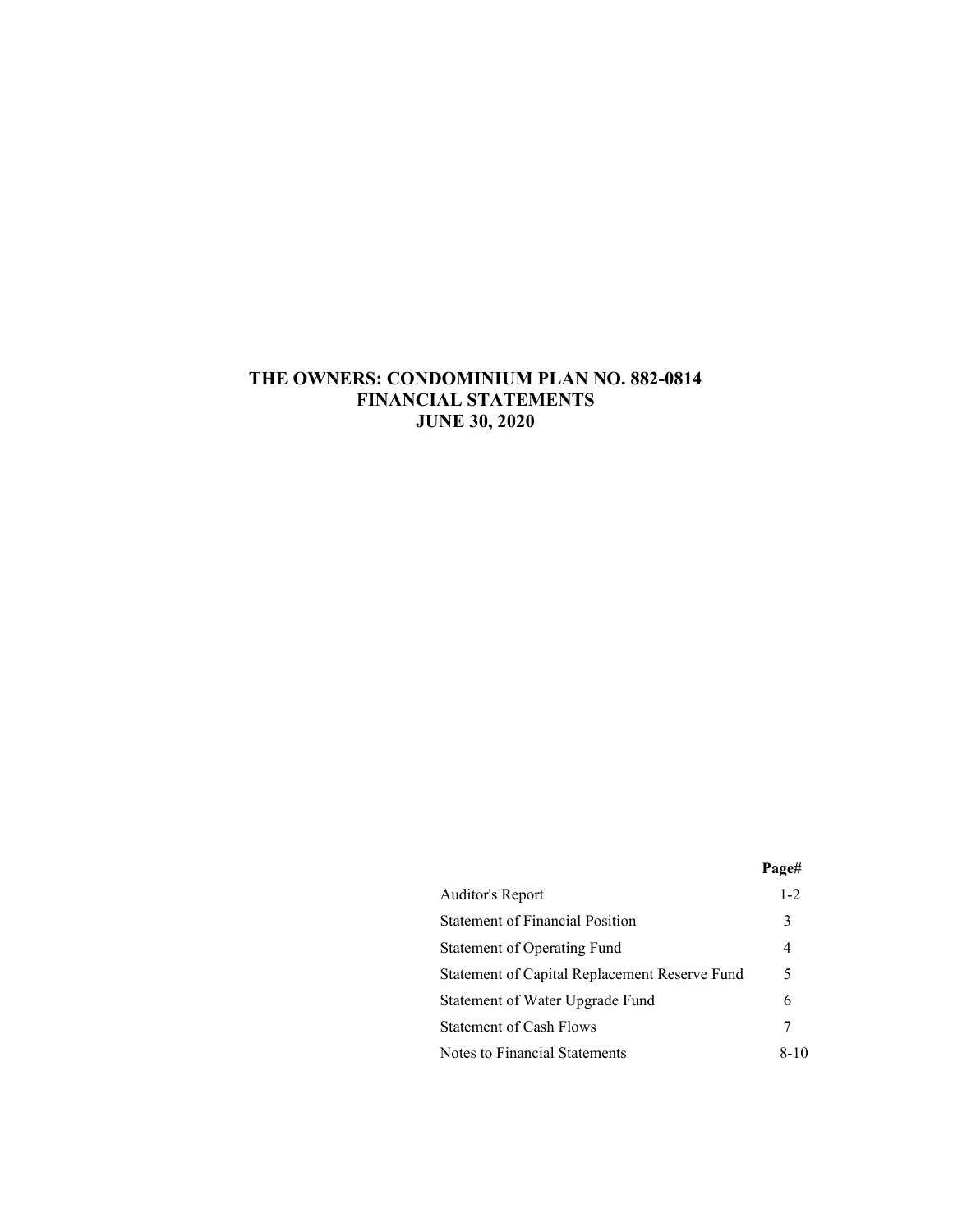# Heather Zeniuk Professional Corporation

CHARTERED PROFESSIONAL ACCOUNTANT

Heather Zeniuk, B.Comm., CPA, CA #368, 3 - 11 Bellrose Drive Telephone: (780) 463-8425 St.Alberta and the state of the state of the state of the St.Alberta and St.Alberta and St.Alberta and St.Alberta and St.Alberta and St.Alberta and St.Alberta and St.Alberta and St.Alberta and St. Fax: (888) 756-2430 T8N 5C9 Email: heather@hzcpa.ca

#### **INDEPENDENT AUDITOR'S REPORT**

 $\mathcal{L}_\mathcal{L} = \mathcal{L}_\mathcal{L} = \mathcal{L}_\mathcal{L} = \mathcal{L}_\mathcal{L} = \mathcal{L}_\mathcal{L} = \mathcal{L}_\mathcal{L} = \mathcal{L}_\mathcal{L} = \mathcal{L}_\mathcal{L} = \mathcal{L}_\mathcal{L} = \mathcal{L}_\mathcal{L} = \mathcal{L}_\mathcal{L} = \mathcal{L}_\mathcal{L} = \mathcal{L}_\mathcal{L} = \mathcal{L}_\mathcal{L} = \mathcal{L}_\mathcal{L} = \mathcal{L}_\mathcal{L} = \mathcal{L}_\mathcal{L}$ 

#### TO: THE OWNERS: CONDOMINIUM PLAN NO. 882-0814

#### **Opinion**

I have audited the financial statements of Condominium Plan No. 882-0814 (the Corporation), which comprise the statement of financial position as at June 30, 2020, and the statements of operations and changes in net assets for the operating fund, the water upgrade fund and the capital replacement reserve fund and statement of cash flows for the year then ended, and notes to the financial statements, including a summary of significant accounting policies.

In my opinion, the accompanying financial statements present fairly, in all material respects, the financial position of the Corporation as at June 30, 2020, and its financial performance and its cash flows for the year then ended in accordance with Canadian accounting standards for not-for-profit organizations.

#### **Basis for Opinion**

I conducted my audit in accordance with Canadian generally accepted auditing standards. My responsibilities under those standards are further described in the A*uditor's Responsibilities for the Audit of the Financial Statements* section of my report. I am independent of the Corporation in accordance with the ethical requirements that are relevant to my audit of the financial statements in Canada, and I have fulfilled my other ethical responsibilities in accordance with these requirements. I believe that the audit evidence I have obtained is sufficient and appropriate to provide a basis for my opinion.

#### **Responsibilities of Management and Those Charged with Governance for the Financial Statements**

Management is responsible for the preparation and fair presentation of the financial statements in accordance with Canadian accounting standards for not-for-profit organizations, and for such internal control as management determines is necessary to enable the preparation of financial statements that are free from material misstatement, whether due to fraud or error.

In preparing the financial statements, management is responsible for assessing the Corporation's ability to continue as a going concern, disclosing, as applicable, matters related to going concern and using the going concern basis of accounting unless management either intends to liquidate the Corporation or to cease operations, or has no realistic alternative but to do so.

Those charged with governance are responsible for overseeing the Corporation's financial reporting process.

(Continues)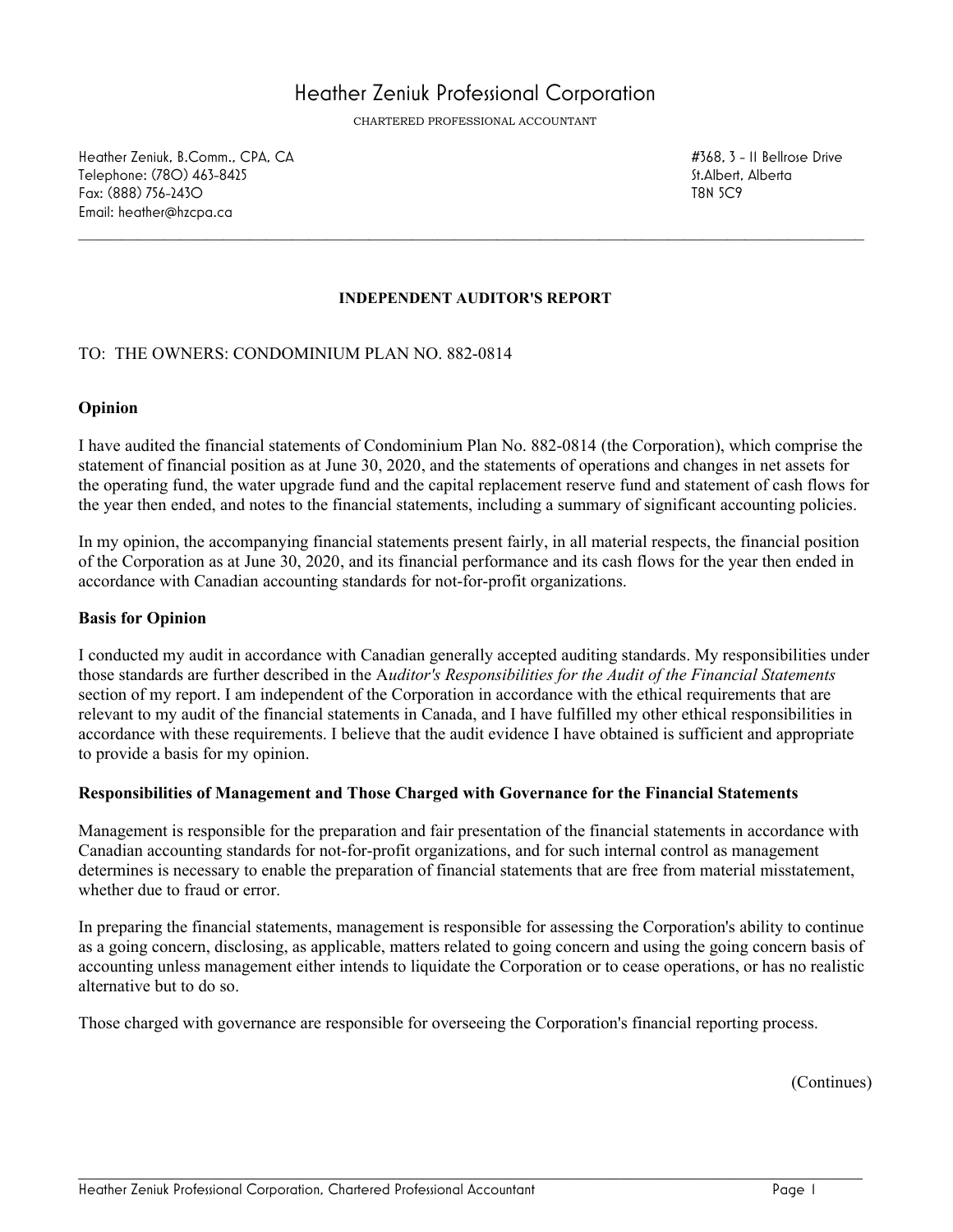#### **INDEPENDENT AUDITOR'S REPORT (Continued)**

#### **Auditor's Responsibilities for the Audit of the Financial Statements**

My objectives are to obtain reasonable assurance about whether the financial statements as a whole are free from material misstatement, whether due to fraud or error, and to issue an auditor's report that includes my opinion. Reasonable assurance is a high level of assurance, but is not a guarantee that an audit conducted in accordance with Canadian generally accepted auditing standards will always detect a material misstatement when it exists. Misstatements can arise from fraud or error and are considered material if, individually or in the aggregate, they could reasonably be expected to influence the economic decisions of users taken on the basis of these financial statements.

As part of an audit in accordance with Canadian generally accepted accounting principles, I exercise professional judgment and maintain professional skepticism throughout the audit. I also:

- Identify and assess the risks of material misstatement of the financial statements, whether due to fraud or error, design and perform audit procedures responsive to those risks, and obtain audit evidence that is sufficient and appropriate to provide a basis for my opinion. The risk of not detecting a material misstatement resulting from fraud is higher than for one resulting from error, as fraud may involve collusion, forgery, intentional omissions, misrepresentations, or the override of internal control.
- Obtain an understanding of internal control relevant to the audit in order to design audit procedures that are appropriate in the circumstances, but not for the purpose of expressing an opinion on the effectiveness of the Corporation's internal control.
- Evaluate the appropriateness of accounting policies used and the reasonableness of accounting estimates and related disclosures made by management.
- Conclude on the appropriateness of management's use of the going concern basis of accounting and, based on the audit evidence obtained, whether a material uncertainty exists related to events or conditions that may cast significant doubt on the Corporation's ability to continue as a going concern. If I conclude that a material uncertainty exists, I am required to draw attention in my auditor's report to the related disclosures in the financial statements or, if such disclosures are inadequate, to modify my opinion. My conclusions are based on the audit evidence obtained up to the date of my auditor's report. However, future events or conditions may cause the Corporation to cease to continue as a going concern.
- Evaluate the overall presentation, structure and content of the financial statements, including the disclosures, and whether the financial statements represent the underlying transactions and events in a manner that achieves fair presentation.

I communicate with those charged with governance regarding, among other matters, the planned scope and timing of the audit and significant audit findings, including any significant deficiencies in internal control that I identify during my audit.

Heather Jenish

HEATHER ZENIUK PROFESSIONAL CORPORATION Chartered Professional Accountant

ST. ALBERT, Alberta February 8, 2021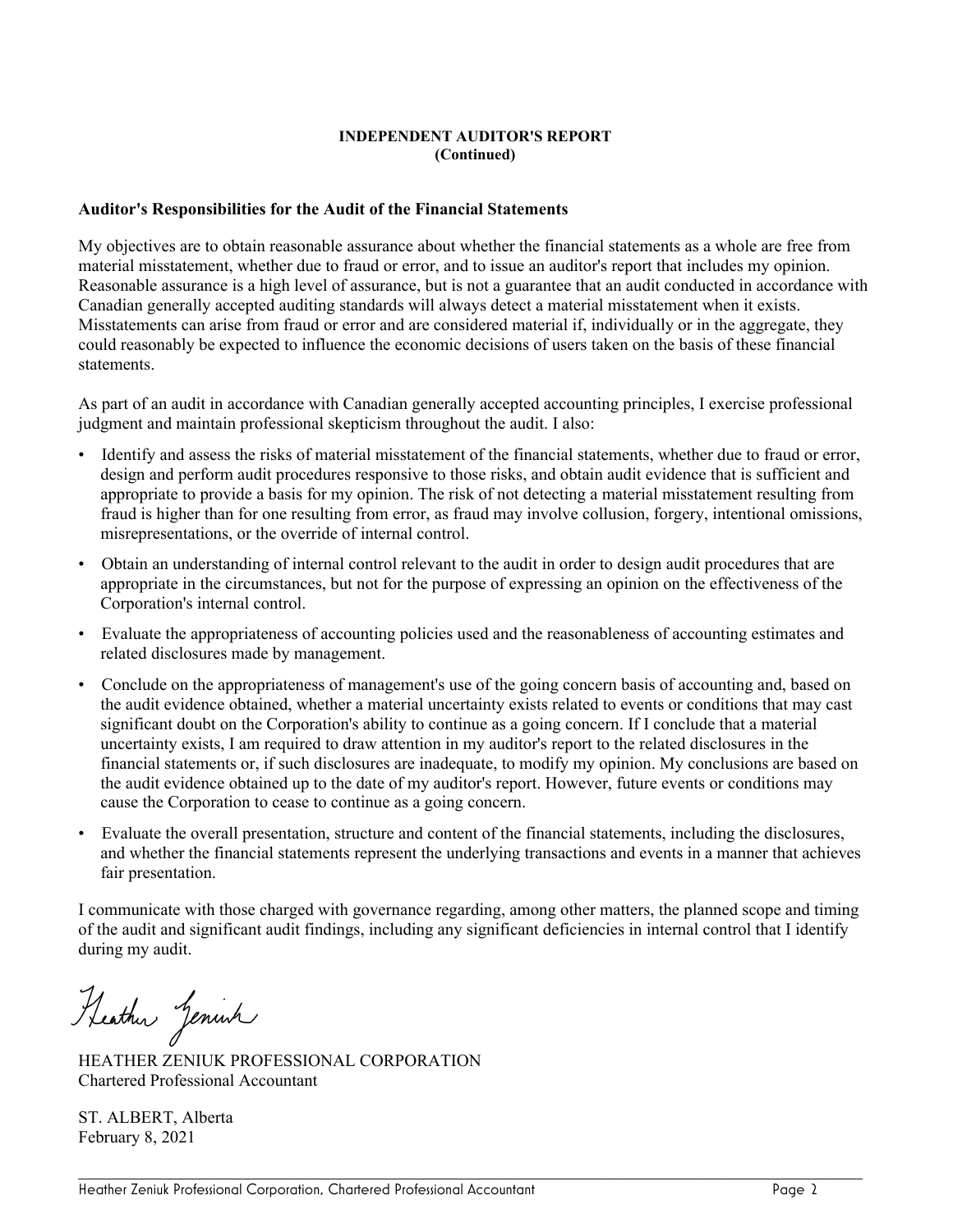### **THE OWNERS: CONDOMINIUM PLAN NO. 882-0814 STATEMENT OF FINANCIAL POSITION JUNE 30, 2020**

|                                       | <b>Operating</b><br>Fund |          | Capital<br>Replacement<br><b>Reserve</b><br>Fund |   |         |          | <b>Total</b><br>2020 |    | <b>Total</b><br>2019 |
|---------------------------------------|--------------------------|----------|--------------------------------------------------|---|---------|----------|----------------------|----|----------------------|
|                                       |                          |          | <b>ASSETS</b>                                    |   |         |          |                      |    |                      |
| <b>CURRENT</b>                        |                          |          |                                                  |   |         |          |                      |    |                      |
| Cash and cash equivalents (Note 5) \$ | 107,959                  | <b>S</b> | 308,703                                          | S | 267,760 | <b>S</b> | 684,422              | -S | 404,505              |
| Condominium fees receivable           | 3.716                    |          |                                                  |   |         |          | 3.716                |    | 1,795                |
| Other accounts receivable             |                          |          |                                                  |   |         |          |                      |    | 933                  |
| Special levy receivable               |                          |          |                                                  |   | 91,225  |          | 91,225               |    |                      |
| Prepaid expenses                      | 1,343                    |          |                                                  |   |         |          | 1,343                |    | 3,731                |
| Due from water upgrade fund           | 17,770                   |          |                                                  |   |         |          | 17,770               |    |                      |
| Due from reserve fund                 | 2,649                    |          |                                                  |   |         |          | 2,649                |    | 2,649                |
|                                       | 133,437                  |          | 308,703                                          | S | 358,985 |          | 801,125              | S  | 413,613              |

### **LIABILITIES AND NET ASSETS**

| <b>CURRENT</b>                                                     |               |               |         |    |         |    |         |    |         |
|--------------------------------------------------------------------|---------------|---------------|---------|----|---------|----|---------|----|---------|
| Accounts payable                                                   | \$<br>8,858   | <sup>\$</sup> |         | \$ | 2,048   | \$ | 10,906  | \$ | 8,030   |
| Condominium fees paid in advance                                   | 5,337         |               |         |    |         |    | 5,337   |    | 562     |
| Lot owner deposits                                                 | 4,820         |               |         |    |         |    | 4,820   |    | 4,873   |
| Loan payable                                                       |               |               |         |    |         |    |         |    | 4,673   |
| <b>GST</b> Payable                                                 | 15,868        |               |         |    |         |    | 15,868  |    | 652     |
| Due to operating fund                                              |               |               | 2,649   |    | 17,770  |    | 20,419  |    | 2,649   |
|                                                                    | 34,883        |               | 2,649   |    | 19,818  |    | 57,350  |    | 21,439  |
| <b>NET ASSETS</b>                                                  |               |               |         |    |         |    |         |    |         |
| Internally restricted capital replacement<br>reserve fund (Page 5) |               |               | 306,054 |    |         |    | 306,054 |    | 303,801 |
| Unrestricted operating fund                                        |               |               |         |    |         |    |         |    |         |
| (Page 4)                                                           | 98,554        |               |         |    |         |    | 98,554  |    | 88,373  |
| Water upgrade                                                      |               |               |         |    |         |    |         |    |         |
| fund (Page 6)                                                      |               |               |         |    | 339,167 |    | 339,167 |    |         |
|                                                                    | 98,554        |               | 306,054 |    | 339,167 |    | 743,775 |    | 392,174 |
|                                                                    | \$<br>133,437 | S.            | 308,703 | S  | 358,985 | S  | 801,125 | S  | 413,613 |

(See accompanying notes)

#### **APPROVED BY THE BOARD:**

Director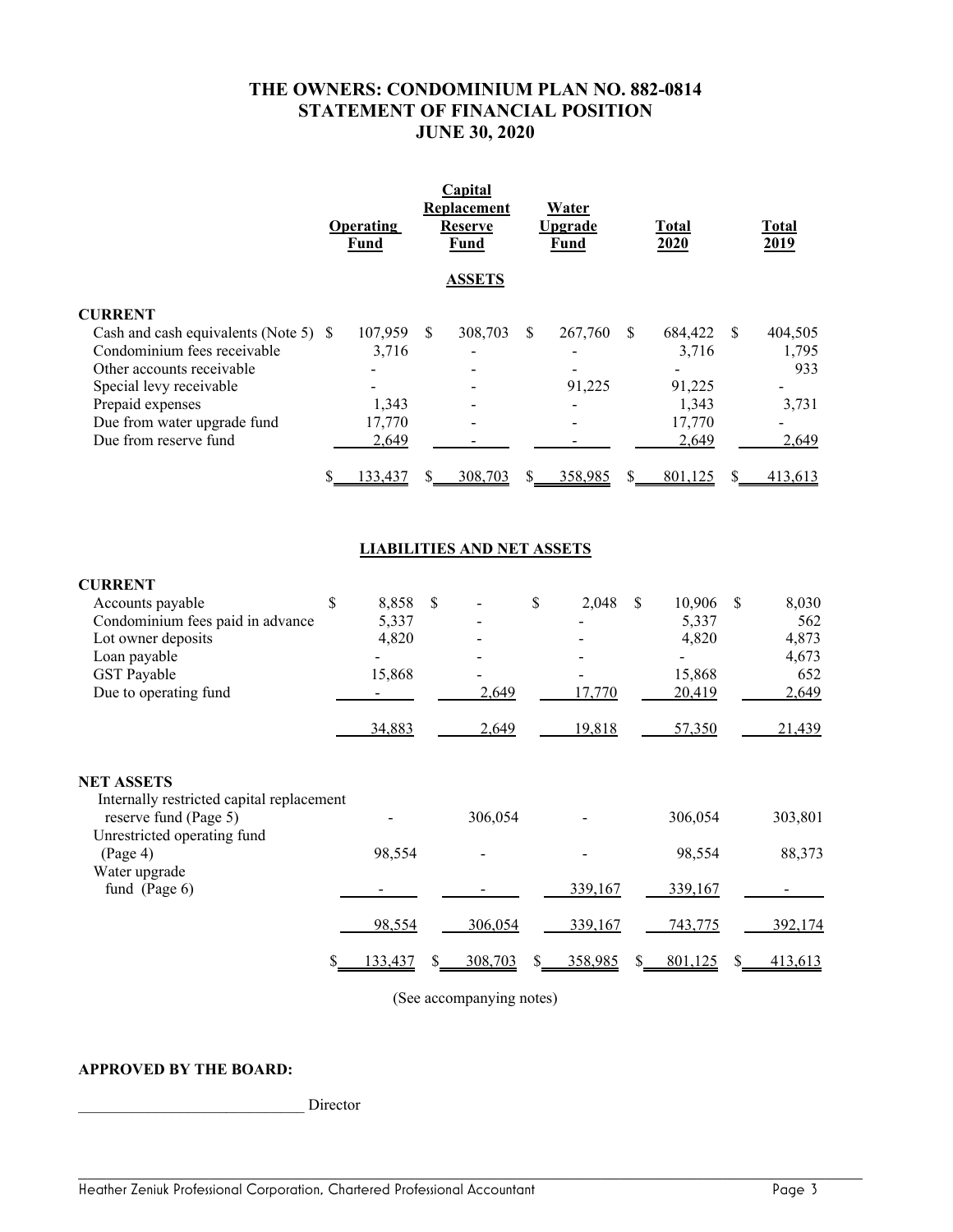# **THE OWNERS: CONDOMINIUM PLAN NO. 882-0814 STATEMENT OF OPERATING FUND OPERATIONS AND CHANGE IN OPERATING FUND BALANCE FOR THE YEAR ENDED JUNE 30, 2020**

|                                                       | 2020          | 2019                    |
|-------------------------------------------------------|---------------|-------------------------|
| <b>REVENUES</b>                                       |               |                         |
| Condominium fees                                      | \$<br>225,720 | $\mathbb{S}$<br>194,940 |
| Less: Early payment discounts                         | (5,222)       | (4,293)                 |
|                                                       | 220,498       | 190,647                 |
| Tower rental                                          | 2,667         | 1,143                   |
| Interest on operating and other income                | 1,203         | 1,613                   |
|                                                       | 224,368       | 193,403                 |
| <b>EXPENSES</b>                                       |               |                         |
| Administration:                                       |               |                         |
| Insurance                                             | 8,251         | 8,361                   |
| Accounting                                            | 5,100         | 4,670                   |
| Audit                                                 | 3,308         | 3,100                   |
| Office and miscellaneous                              | 3,250         | 2,088                   |
| Legal fees                                            | 252           | 3,329                   |
| Operating:                                            |               |                         |
| Power                                                 | 8,100         | 6,798                   |
| Waste removal                                         | 3,000         | 2,250                   |
| Heat                                                  | 909           | 977                     |
| Maintenance:                                          |               |                         |
| Security, site, lawn services and grounds maintenance | 98,136        | 71,170                  |
| Plumbing                                              | 33,970        | 28,292                  |
| Snow removal                                          | 6,045         | 4,647                   |
| Other:                                                |               |                         |
| Kubota tractor                                        | 43,866        |                         |
| Water system upgrade                                  | $\sim$        | 17,400                  |
|                                                       | 214,187       | 153,082                 |
| <b>EXCESS OF REVENUES OVER EXPENSES</b>               | 10,181        | 40,321                  |
| <b>ALLOCATION TO RESERVE (Note 3)</b>                 | $\sim$        | (17, 125)               |
|                                                       | 10,181        | 23,196                  |
| <b>OPERATING FUND BALANCE BEGINNING OF YEAR</b>       | 88,373        | 65,177                  |
| <b>OPERATING FUND BALANCE END OF YEAR</b>             | \$<br>98,554  | \$<br>88,373            |

(See accompanying notes)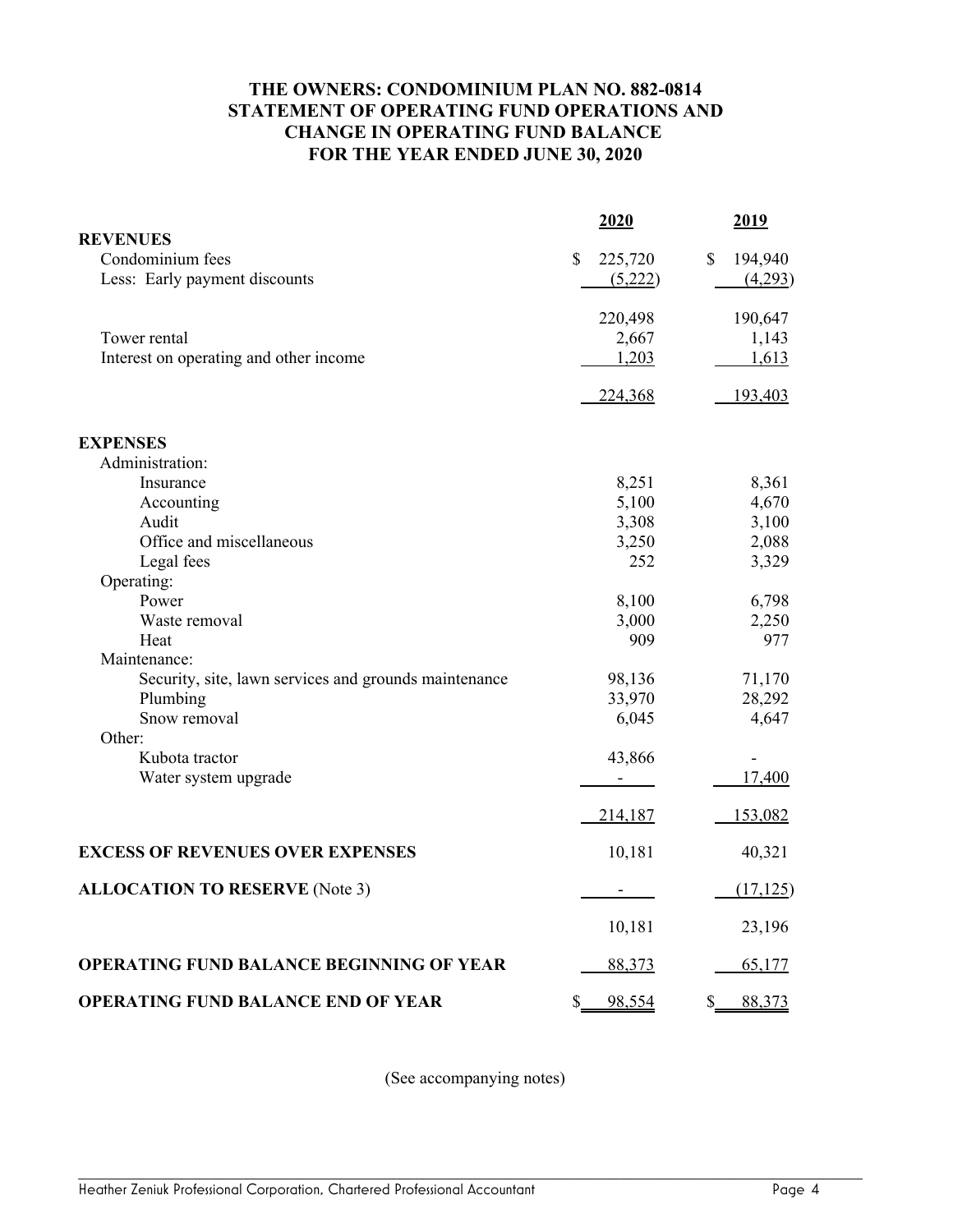# **THE OWNERS: CONDOMINIUM PLAN NO. 882-0814 STATEMENT OF CAPITAL REPLACEMENT RESERVE FUND OPERATIONS AND CHANGE IN CAPITAL REPLACEMENT RESERVE FUND FOR THE YEAR ENDED JUNE 30, 2020**

|                                                                             | 2020        | 2019        |
|-----------------------------------------------------------------------------|-------------|-------------|
| <b>REVENUES</b><br>Interest income                                          | \$<br>2,253 | \$<br>4,201 |
|                                                                             | 2,253       | 4,201       |
| <b>EXPENSES</b>                                                             |             |             |
|                                                                             |             |             |
| <b>EXCESS OF REVENUES OVER EXPENSES</b>                                     | 2,253       | 4,201       |
| <b>ALLOCATION FROM OPERATING (Note 3)</b>                                   |             | 17,125      |
|                                                                             | 2,253       | 21,326      |
| <b>CAPITAL REPLACEMENT RESERVE FUND</b><br><b>BALANCE BEGINNING OF YEAR</b> | 303,801     | 282,475     |
| <b>CAPITAL REPLACEMENT RESERVE FUND</b><br><b>BALANCE END OF YEAR</b>       | 306,054     | 303,801     |

(See accompanying notes)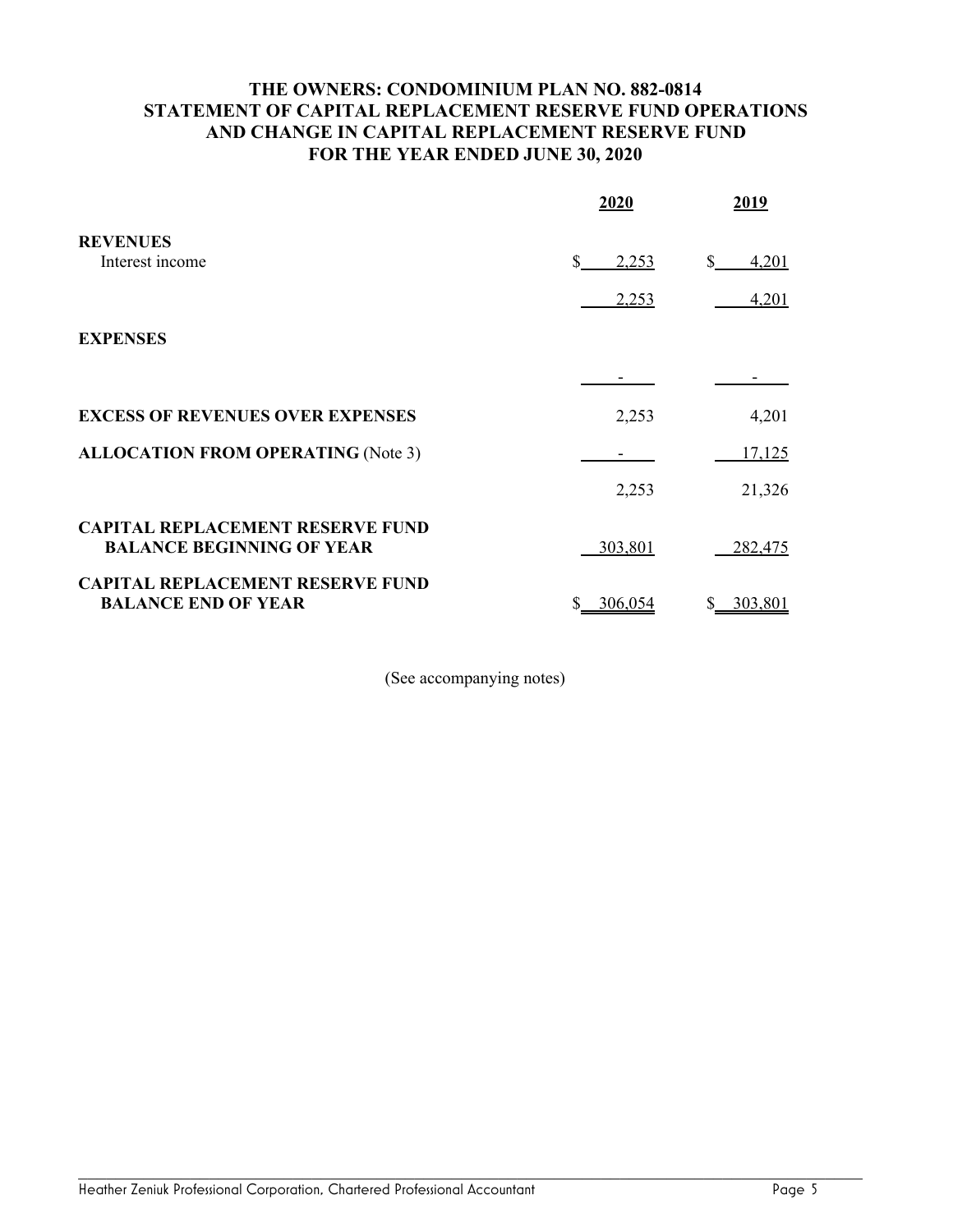# **THE OWNERS: CONDOMINIUM PLAN NO. 882-0814 STATEMENT OF WATER UPGRADE FUND OPERATIONS AND CHANGE IN WATER UPGRADE FUND FOR THE YEAR ENDED JUNE 30, 2020**

|                                                                             | 2020          | 2019 |
|-----------------------------------------------------------------------------|---------------|------|
| <b>REVENUES</b><br>Special levy (Note 9)                                    | 342,000<br>S. | ς    |
|                                                                             | 342,000       |      |
| <b>EXPENSES</b>                                                             |               |      |
| Surveying and administration<br><b>Bank</b> charges                         | 2,718<br>115  |      |
|                                                                             | 2,833         |      |
| <b>EXCESS OF REVENUES OVER EXPENSES</b>                                     | 339,167       |      |
| <b>CAPITAL REPLACEMENT RESERVE FUND</b><br><b>BALANCE BEGINNING OF YEAR</b> |               |      |
| <b>CAPITAL REPLACEMENT RESERVE FUND</b><br><b>BALANCE END OF YEAR</b>       | 339,167       |      |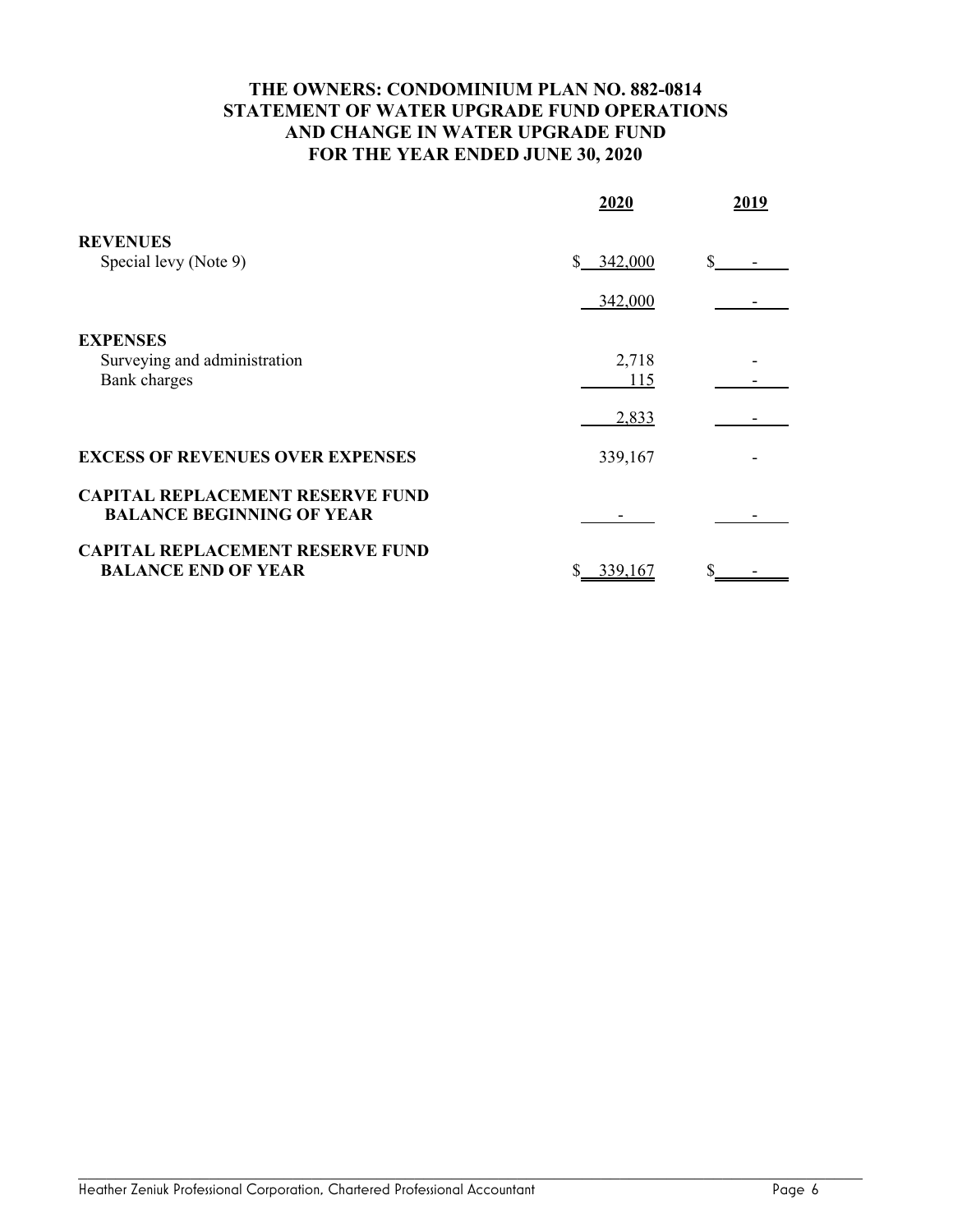# **THE OWNERS: CONDOMINIUM PLAN NO. 882-0814 STATEMENT OF CASH FLOWS FOR THE YEAR ENDED JUNE 30, 2020**

|                                                                                                                                                                                                                                                                                            |               | Operating<br>Fund                                            |               | Capital<br>Replacement<br><b>Reserve Fund</b> |    | Water<br>upgrade<br>fund              |    | <b>Total</b><br>2020                                                | <b>Total</b><br>2019                           |
|--------------------------------------------------------------------------------------------------------------------------------------------------------------------------------------------------------------------------------------------------------------------------------------------|---------------|--------------------------------------------------------------|---------------|-----------------------------------------------|----|---------------------------------------|----|---------------------------------------------------------------------|------------------------------------------------|
| <b>CASH FLOWS FROM OPERATING ACTIVITIES</b><br>Cash received from condominium fees<br>Cash received from special assessment<br>Interest and other income received<br>Cash received from lot owner deposits<br>Cash paid to suppliers<br>Cash transfer to (from) other funds for operations | <sup>\$</sup> | 223,352<br>3,870<br>(53)<br>(194, 822)<br>(17,770)<br>14,577 | <sup>\$</sup> | 2.253<br>2,253                                | \$ | 250,775<br>(785)<br>17,770<br>267,760 | \$ | 223,352<br>\$.<br>250,775<br>6,123<br>(53)<br>(195, 607)<br>284,590 | 190,328<br>6,957<br>191<br>(152,002)<br>45,474 |
| <b>CASH FLOWS FROM FINANCING ACTIVITIES</b><br>Loan principal repayments                                                                                                                                                                                                                   |               | (4,673)<br>(4,673)                                           |               |                                               |    |                                       |    | (4,673)<br>(4,673)                                                  | (11,216)<br>(11,216)                           |
| NET INCREASE (DECREASE) IN CASH AND<br><b>CASH EQUIVALENTS FOR THE YEAR</b>                                                                                                                                                                                                                |               | 9,904                                                        |               | 2,253                                         |    | 267,760                               |    | 279,917                                                             | 34,258                                         |
| CASH AND CASH EQUIVALENTS BEGINNING<br><b>OF YEAR</b>                                                                                                                                                                                                                                      |               | 98,055                                                       |               | 306,450                                       |    |                                       |    | 404,505                                                             | 370,247                                        |
| CASH AND CASH EQUIVALENTS END OF YEAR                                                                                                                                                                                                                                                      |               | 107,959                                                      |               | 308,703                                       |    | 267,760                               |    | 684,422                                                             | 404,505                                        |
| <b>REPRESENTED BY:</b><br>Cash and cash equivalents (Note 5)                                                                                                                                                                                                                               |               | 107,959                                                      |               | 308,703                                       | S. | 267,760                               | S. | 684,422                                                             | 404,505                                        |

(See accompanying notes)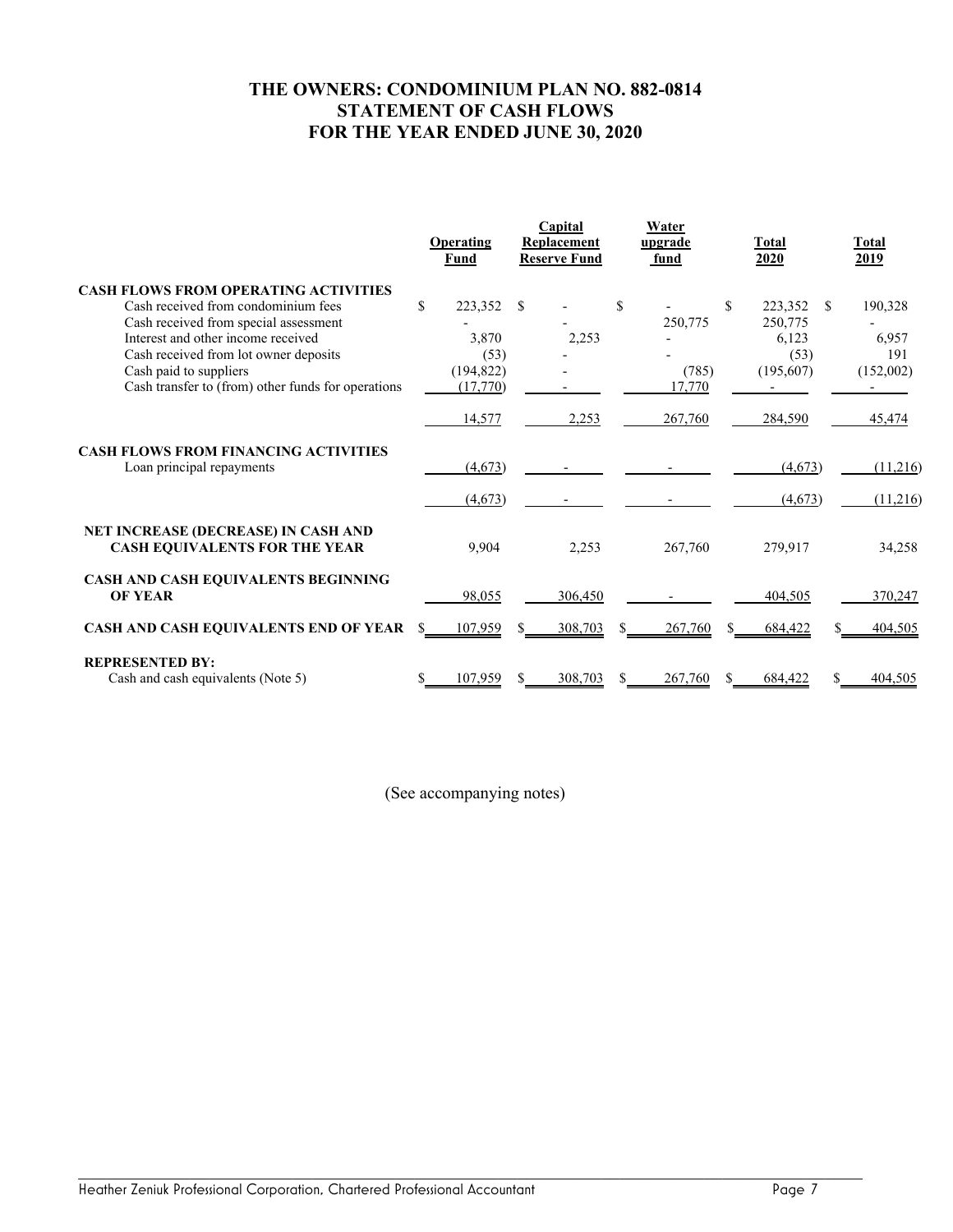# **THE OWNERS: CONDOMINIUM PLAN NO. 882-0814 NOTES TO THE FINANCIAL STATEMENTS JUNE 30, 2020**

### **1. PURPOSE OF ORGANIZATION**

The condominium corporation is a non-profit organization and the common area assets of the corporation are owned proportionately by the owners of the units and as such are not reflected as assets in these financial statements. The condominium corporation is registered under the Condominium Property Act of Alberta and its function is to regulate the use of the property and to provide repairs, maintenance and other services to the common area.

The financial statements include only the assets, liabilities, revenues and expenses relating to the operations of The Owners:Condominium Plan No. 882-0814. The statements do not include the cost of land or building and the outstanding principal balances owing on mortgages which are the responsibility of the owners. Income taxes are not provided since the condominium corporation is not taxable.

#### **2. SIGNIFICANT ACCOUNTING POLICIES**

Condominium Plan No. 882-0814 follows the Canadian accounting standards for not-for-profit organizations.

a) Fund accounting:

The operating fund accounts for the condominium's operating and administrative activities. The capital replacement reserve fund is an internally restricted fund being retained by the condominium corporation for future anticipated repairs, replacement and refurbishment of common property. All transfers to and expenditures from this fund are approved by the condominium corporation.

#### b) Revenue recognition:

Condominium fee assessments related to general operations are recognized as revenue of the operating fund as billed to the owners by the condominium corporation. Billings for the condominium fees consist of estimates of monthly charges based on approved budgets. All expenses are recognized as incurred. Interest income on cash and investments is recognized as revenue in the fund in which it is earned.

c) Contributed services:

Volunteer services contributed on behalf of the condominium corporation in carrying out its operating activities are not recognized in these financial statements due to the difficulty of determining their fair value.

d) Use of estimates:

The preparation of the financial statements of the condominium corporation are in conformity with generally accepted accounting principles that requires management to make estimates and assumptions that affect the reported amounts of assets and liabilities at the date of the financial statements and the reported amounts of revenues and expenses during the reporting period. Actual results could differ from those estimates.

e) Financial instruments:

#### Measurement:

The corporation initially measures its financial assets and liabilities at fair value, except for certain non-arm's length transactions. The corporation subsequently measures all its financial assets and financial liabilities at amortized cost. Financial assets measured at amortized cost include cash and cash equivalents, condominium fees receivable and special levy receivable. Financial liabilities measured at amortized cost include condominium fees paid in advance, lot owner deposits, GST payable and accounts payable.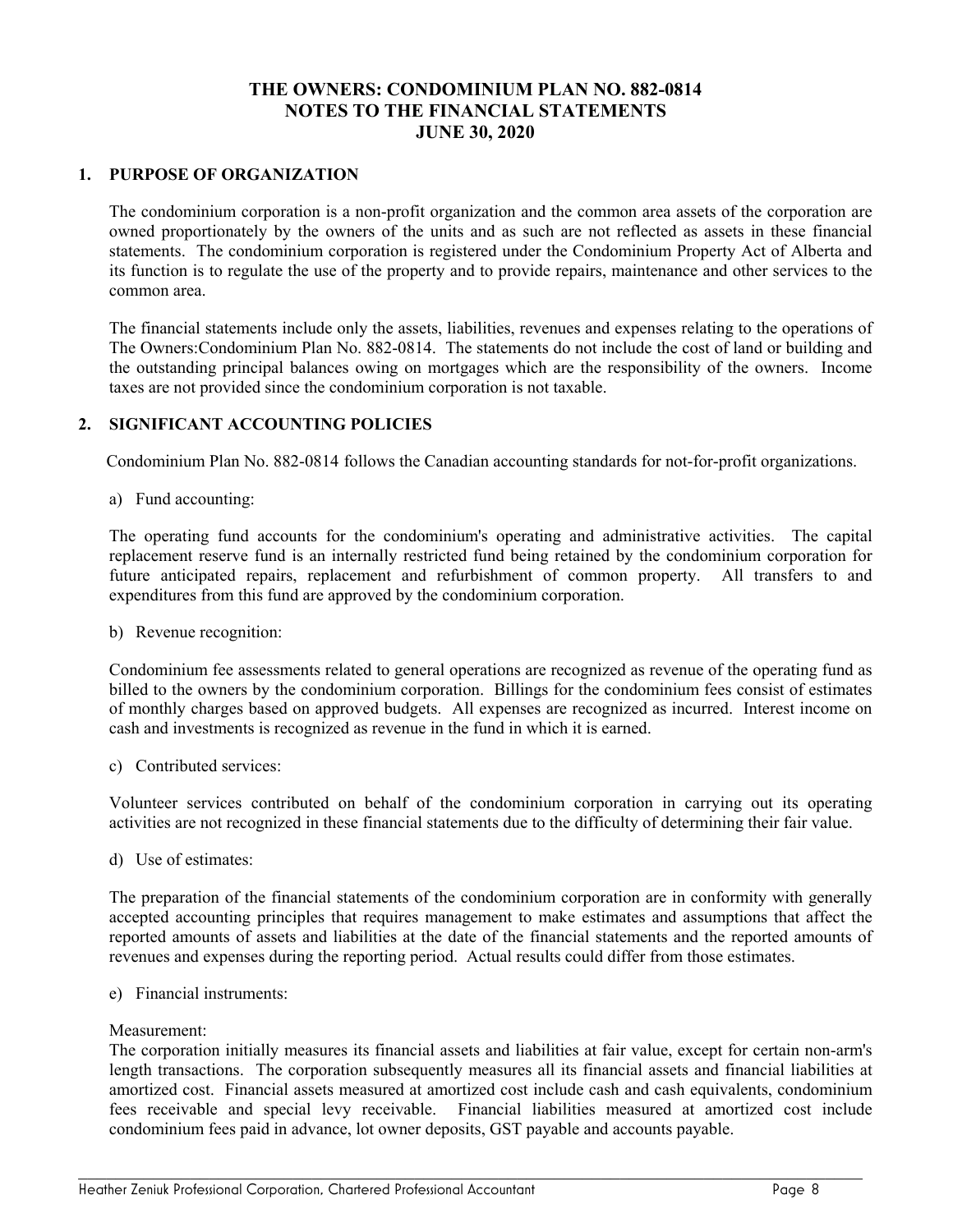### **THE OWNERS: CONDOMINIUM PLAN NO. 882-0814 NOTES TO THE FINANCIAL STATEMENTS JUNE 30, 2020**

### **2. SIGNIFICANT ACCOUNT POLICIES (CONTINUED)**

e) Financial instruments: (Continued)

Impairment:

Financial assets measured at cost are tested for impairment when there are indicators of impairment. The amount of the write-down is recognized in net income. The previously recognized impairment loss may be reversed to the extent of the improvement, directly or by adjusting the allowance account, provided it is no greater than the amount that would have been reported at the date of the reversal had the impairment not been recognized previously. The amount of the reversal is recognized in net income.

Transaction Costs:

The corporation recognizes its transaction costs in net income in the period incurred. However, financial instruments that will not be subsequently measured at fair value are adjusted by the transaction costs that are directly attributable to their origination, issuance or assumption.

#### **3. CAPITAL REPLACEMENT RESERVE FUND ALLOCATION**

The corporation has allocated \$NIL (2019: \$17,125) to the capital replacement reserve fund. The amount budgeted for this purpose was \$19,775 (2019: \$17,125).

#### **4. CAPITAL ASSETS**

All additions to capital assets are expensed in the year of acquisition. There were capital asset additions in the current year of \$43,866 (2019: \$NIL).

### **5. CASH AND CASH EQUIVALENTS**

Cash and cash equivalents are comprised as follows:

| Cash held in current accounts | S. | 37,132  |
|-------------------------------|----|---------|
| Term deposits                 |    | 646,819 |
| Accrued interest              |    |         |
|                               |    | 684.422 |

#### **6. CAPITAL MANAGEMENT**

The condominium corporation's objectives when managing capital are to protect its ability as a going concern and maintain sufficient capital to pay its monthly operating costs and provide for future replacements of the capital replacement reserve fund. The condominium corporation's capital is comprised of its operating fund unrestricted net assets and the capital replacement reserve fund restricted net assets.

In managing its capital, the corporation is required by the Condominium Property Act to have a reserve fund study performed by a qualified person every five years. This reserve fund study determines the life of the major components of the property and estimates when they will need to be replaced and makes recommendations as to the funding of these replacements. The corporation also prepares an annual budget of operating costs and repairs with expected funding sources. This budget is approved by the Board of Directors.

In order to maintain sufficient capital for operations, the condominium corporation may increase condominium fees or levy special assessments. The condominium corporation has the power to file caveats on the title of the units to ensure payment.